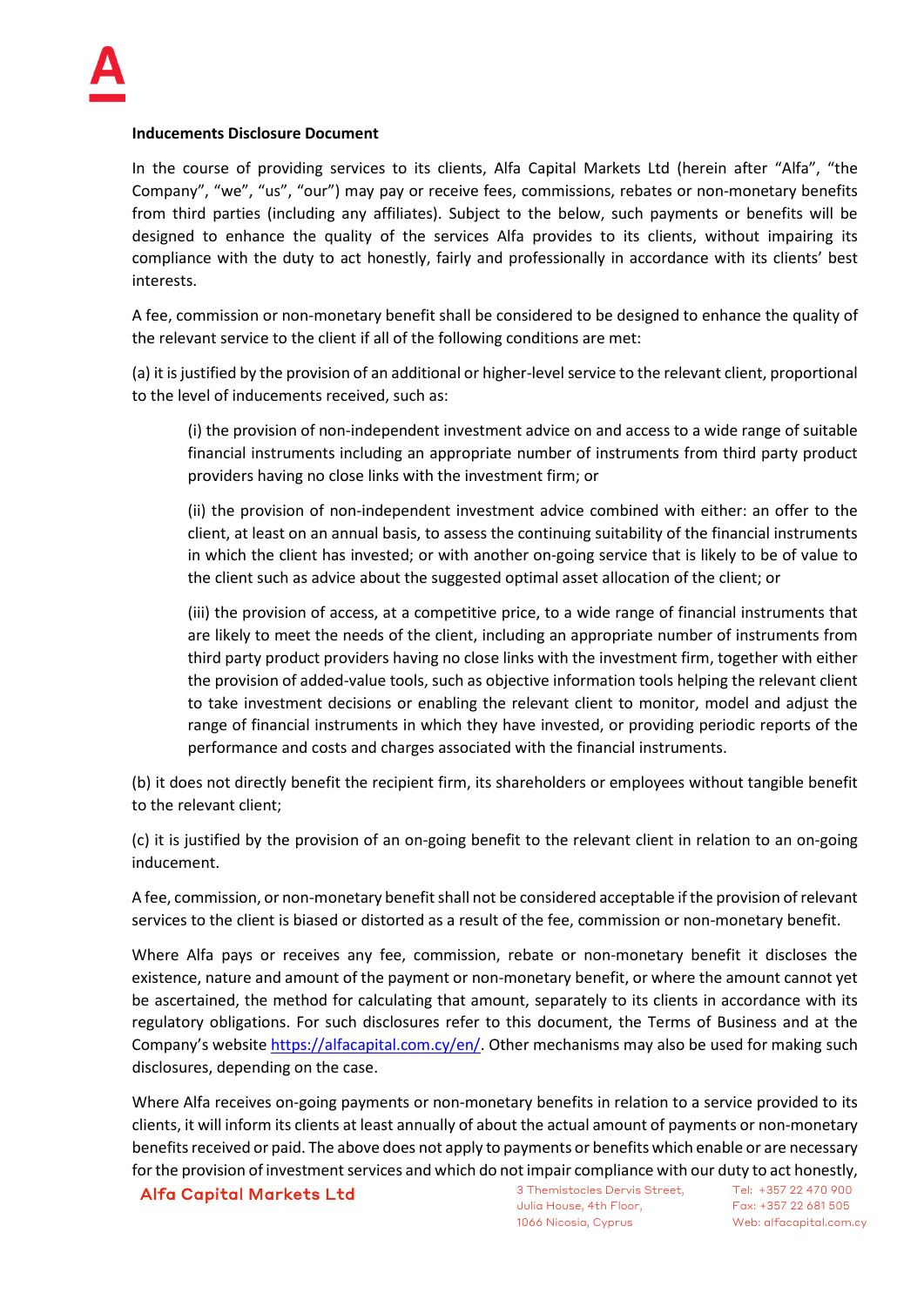fairly and professionally in accordance with our clients' best interests. Minor non-monetary benefits ("MNMBs") may be described in a generic way.

Those MNMBs that Alfa may provide or receive, without making additional disclosure, include:

- (i) information or documentation relating to a financial instrument or an investment service, that is generic in nature or personalised to reflect the circumstances of an individual client;
- (ii) written material from a third party that is commissioned and paid for by a corporate issuer or potential issuer to promote a new issuance by a company, or where the third party firm is contractually engaged and paid by the issuer to produce such material on an ongoing basis, provided that the relationship is clearly disclosed in the material and that the material is made available at the same time to any firms wishing to receive it, or to the general public;
- (iii) participation in conferences, seminars and other training events on the benefits and features of a specific financial instrument or an investment service;
- (iv) hospitality of a reasonable de minimis value such as food and drink during a business meeting or a conference, seminar or other training event mentioned under (iii) above;
- (v) non-substantive material or services consisting of short term market commentary on the latest economic statistics or company results or information on upcoming releases or events which may be deemed to be information relating to a financial instrument or investment service of a scale and nature that it constitutes an acceptable MNMB in accordance with our regulatory obligations; and
- (vi) such other MNMBs as may be specified or permitted under the applicable laws and regulations which deem capable of enhancing the quality of service provided to a client and are of a scale and nature that are unlikely to impair compliance with Alfa's duty to act in the best interest of its clients.

Alfa receives investment research from affiliate companies in exchange of a fee. Such research is distributed to its clients subject to conditions. It is noted that the provision of research by third parties to investment firms providing portfolio management or other investment or ancillary services to clients shall not be regarded as an inducement if it is received in return for either of the following:

(a) direct payments by the investment firm out of its own resources;

(b) payments from a separate research payment account controlled by the investment firm, provided the following conditions relating to the operation of the account are met:

(i) the research payment account is funded by a specific research charge to the client;

(ii) as part of establishing a research payment account and agreeing the research charge with their clients, investment firms set and regularly assess a research budget as an internal administrative measure;

(iii) the investment firm is held responsible for the research payment account;

(iv) the investment firm regularly assesses the quality of the research purchased based on robust quality criteria and its ability to contribute to better investment decisions.

The Company may provide payments to third parties in relation to the services it provides to clients only in the case where such third parties made the initial referral of such clients as potential client. The payment to such third parties might be linked to such clients' transactions' turnover provided that it does not impair Alfa's compliance with relevant legislation. The payments shall be reasonable and proportionate and of such a scale, that they are unlikely to influence the Company's behaviour in any way that is detrimental to the clients' interest. For such referral, the Company might provide to

## Alfa Capital Markets Ltd 3 Themistocles Dervis Street,

Julia House, 4th Floor, 1066 Nicosia, Cyprus

Tel: +357 22 470 900 Fax: +357 22 681 505 Web: alfacapital.com.cy